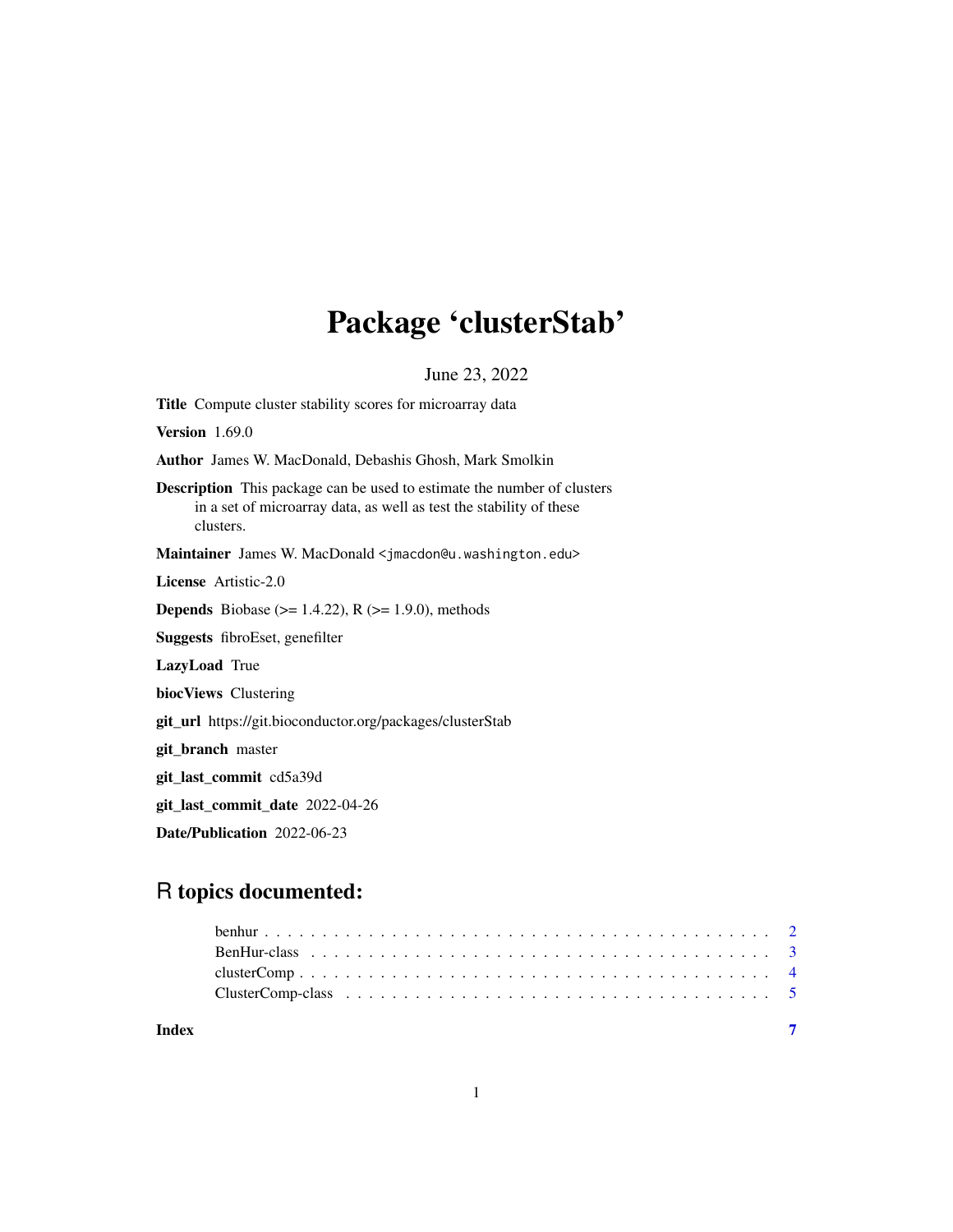<span id="page-1-0"></span>

#### Description

This function estimates the number of clusters in e.g., microarray data using an iterative process proposed by Asa Ben-Hur.

#### Usage

```
## S4 method for signature 'ExpressionSet'
benhur(object, freq, upper, seednum = NULL,
linkmeth = "average", distmeth = "euclidean", iterations = 100)
## S4 method for signature 'matrix'
benhur(object, freq, upper, seednum = NULL, linkmeth
= "average", distmeth = "euclidean", iterations = 100)
```
#### Arguments

| object     | Either a matrix or Expression Set                                                                                           |
|------------|-----------------------------------------------------------------------------------------------------------------------------|
| freg       | The proportion of samples to use. This should be somewhere between $0.6 - 0.8$<br>for best results.                         |
| upper      | The upper limit for number of clusters.                                                                                     |
| seednum    | A value to pass to set, seed, which will allow for exact reproducibility at a later<br>date.                                |
| linkmeth   | Linkage method to pass to holist. Valid values include "average", "centroid",<br>"ward", "single", "mcquitty", or "median". |
| distmeth   | The distance method to use. Valid values include "euclidean" and "pearson"<br>where pearson implies 1-pearson correlation.  |
| iterations | The number of iterations to use. The default of 100 is a reasonable number.                                                 |

#### Details

This function may be used to estimate the number of true clusters that exist in a set of microarray data. This estimate can be used to as input for clusterComp to estimate the stability of the clusters.

The primary output from this function is a set of histograms that show for each cluster size how often similar clusters are formed from subsets of the data. As the number of clusters increases, the pairwise similarity of cluster membership will decrease. The basic idea is to choose the histogram corresponding to the largest number of clusters in which the majority of the data in the histogram is concentrated at or near 1.

If overlay is set to TRUE, an additional CDF plot will be produced. This can be used in conjunction with the histograms to determine at which cluster number the data are no longer concentrated at or near 1.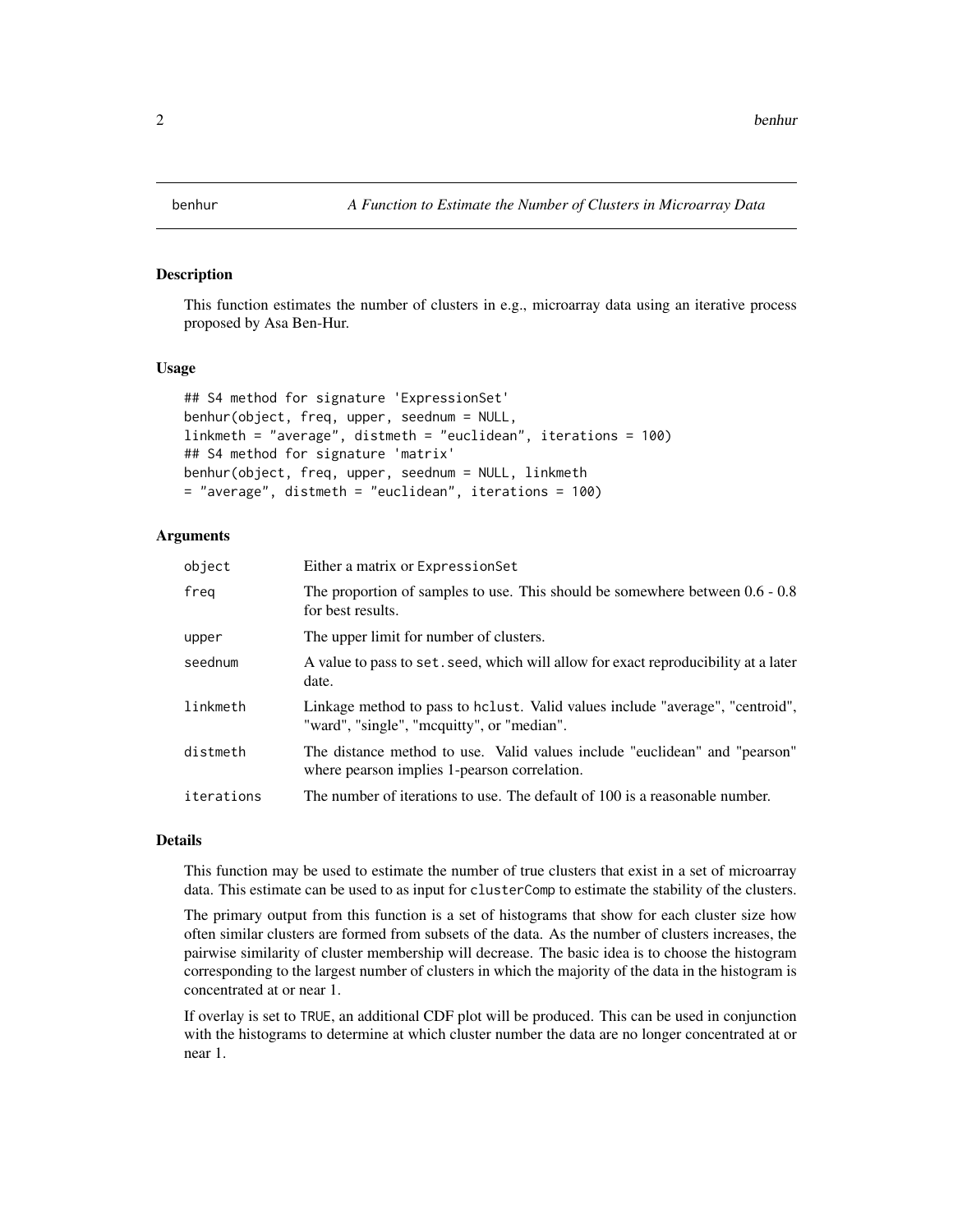#### <span id="page-2-0"></span>BenHur-class 3

#### Value

The output from this function is an object of class benhur. See the benhur-class man page for more information.

#### Author(s)

Originally written by Mark Smolkin <marksmolkin@hotmail.com> further modifications by James W. MacDonald <jmacdon@u.washington.edu>

#### References

A. Ben-Hur, A. Elisseeff and I. Guyon. A stability based method for discovering structure in clustered data. Pacific Symposium on Biocomputing, 2002. Smolkin, M. and Ghosh, D. (2003). Cluster stability scores for microarray data in cancer studies . BMC Bioinformatics 4, 36 - 42.

#### Examples

```
data(sample.ExpressionSet)
tmp <- benhur(sample.ExpressionSet, 0.7, 5)
hist(tmp)
ecdf(tmp)
```

| BenHur-class |
|--------------|
|              |

BenHur-class *Class "BenHur", a class for estimating clusters in microarray data, and methods for visualizing them.*

#### Description

A specialized class representation used for estimating clusters in microarray data.

#### Objects from the Class

Objects are usually created by a call to benhur, although technically a new object can also be created by a call to new("BenHur",...). However, this second method is usually not worth the work required.

#### Slots

jaccards: Object of class "list", containing the jaccard vectors; these indicate the proportion of pairwise similarity between clusters formed from subsets of the data.

size: Object of class "vector", only used for plotting.

iterations: Object of class "vector", containing the number of iterations. Defaults to 100.

freq: Object of class "vector", containing the proportion of the data used for subsampling.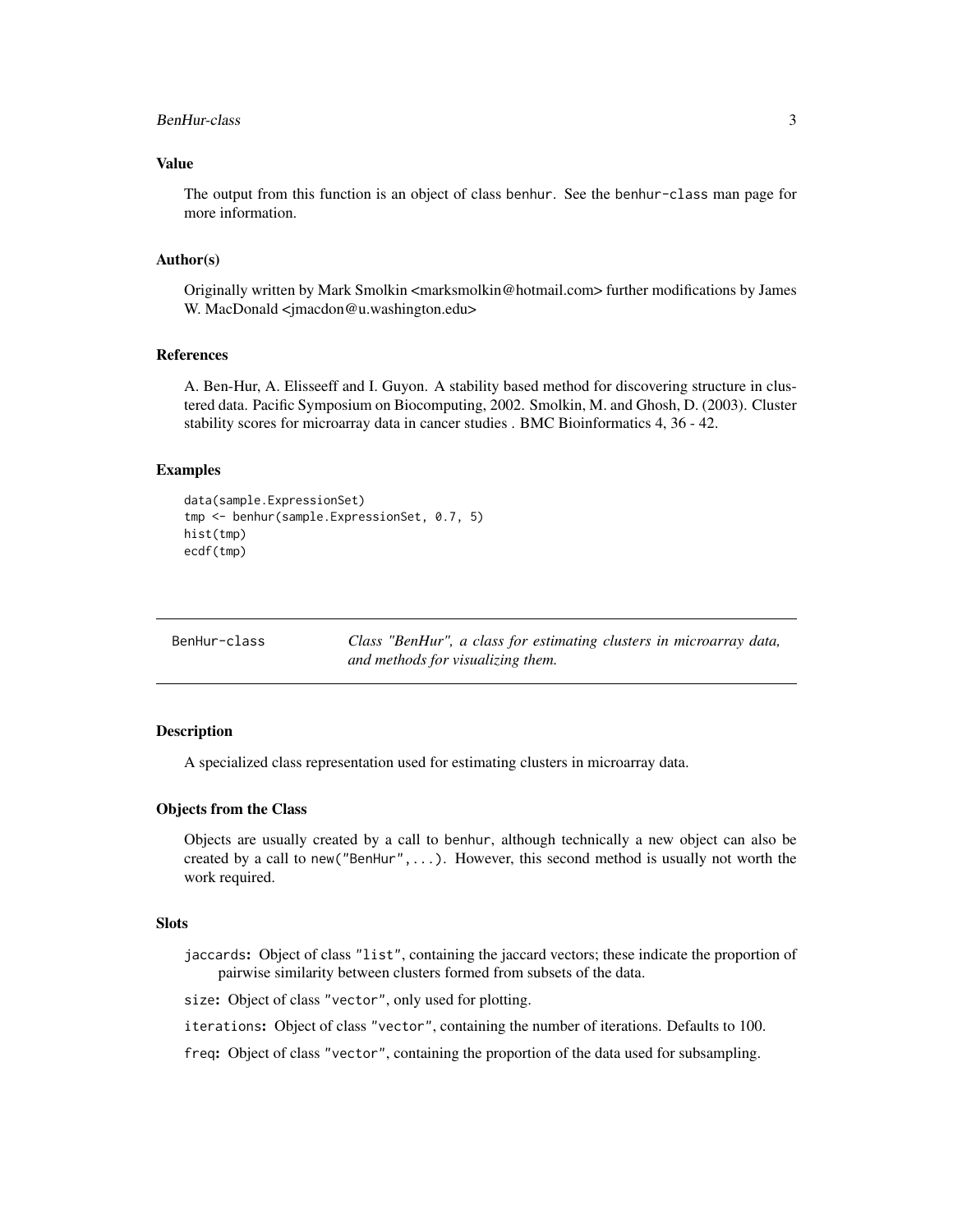#### <span id="page-3-0"></span>Methods

- ecdf signature( $x =$ "BenHur"): Plot an empirical CDF. This can be used to help determine the number of clusters in the data. The most likely (e.g., most stable number) of clusters will have a CDF that is concentrated at or near one. See vignette for more information.
- hist signature(x = "BenHur"): Plot histograms for all clusters tested. The most likely (e.g., most stable number) of clusters will have a histogram in which the data are clustered at or near one. See vignette for more information.

show signature(object = "BenHur"): Gives a nice summary.

#### Author(s)

James W. MacDonald <jmacdon@u.washington.edu>

#### References

A. Ben-Hur, A. Elisseeff and I. Guyon. A stability based method for discovering structure in clustered data. Pacific Symposium on Biocomputing, 2002. Smolkin, M. and Ghosh, D. (2003). Cluster stability scores for microarray data in cancer studies. BMC Bioinformatics 4, 36 - 42.

clusterComp *Estimate Microarray Cluster Stability*

#### **Description**

This function estimates the stability of clustering solutions using microarray data. Currently only agglomerative hierarchical clustering is supported.

#### Usage

```
## S4 method for signature 'ExpressionSet'
clusterComp(object, cl, seednum = NULL, B = 100,sub.frac = 0.8, method = "ave", distmeth = "euclidean", adj.score = FALSE)
## S4 method for signature 'matrix'
clusterComp(object, cl, seednum = NULL, B = 100,
sub.frac = 0.8, method = "ave", distmeth = "euclidean", adj.score = FALSE)
```
#### Arguments

| object   | Either a matrix or Expression Set                                                                                        |
|----------|--------------------------------------------------------------------------------------------------------------------------|
| cl       | The number of clusters. This may be estimated using benhur                                                               |
| seednum  | A value to pass to set, seed, which will allow for exact reproducibility at a later<br>date.                             |
| B        | The number of permutations.                                                                                              |
| sub.frac | The proportion of genes to use in each subsample. This value should be in the<br>range of $0.75 - 0.85$ for best results |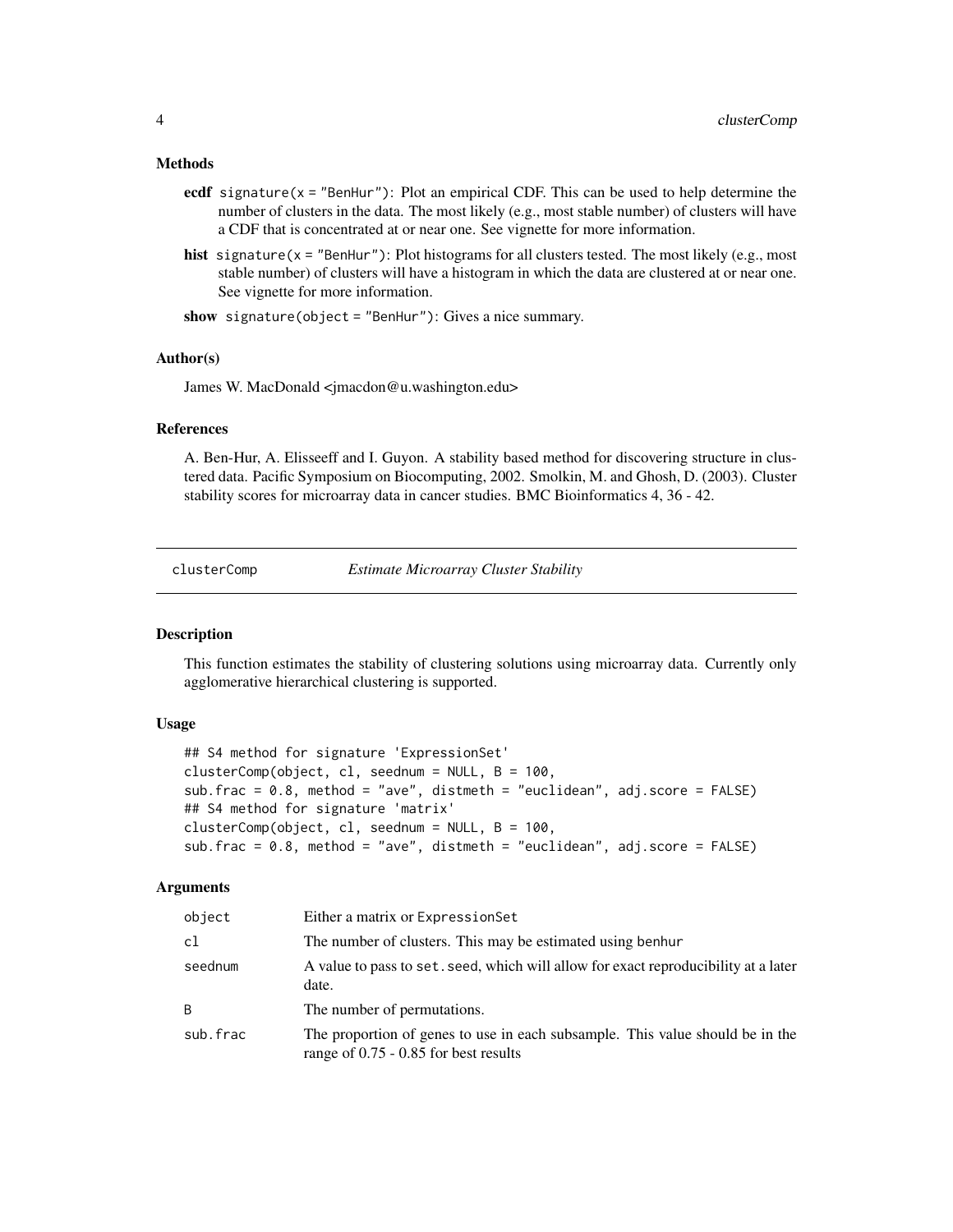#### <span id="page-4-0"></span>ClusterComp-class 5

| method    | The linkage method to pass to holast. Valid values include "average", "cen-<br>troid", "ward", "single", "mcquitty", or "median". |
|-----------|-----------------------------------------------------------------------------------------------------------------------------------|
| distmeth  | The distance method to use. Valid values include "euclidean" and "pearson",<br>where pearson implies 1-pearson correlation.       |
| adj.score | Boolean. Should the stability scores be adjusted for cluster size? Defaults to<br>FALSE.                                          |

#### Details

This function estimates the stability of a clustering solution by repeatedly subsampling the data and comparing the cluster membership of the subsamples to the original clusters.

#### Value

The output from this function is an object of class clusterComp. See the clusterComp-class man page for more information.

#### Author(s)

James W. MacDonald <jmacdon@u.washington.edu>

#### References

A. Ben-Hur, A. Elisseeff and I. Guyon. A stability based method for discovering structure in clustered data. Pacific Symposium on Biocomputing, 2002. Smolkin, M. and Ghosh, D. (2003). Cluster stability scores for microarray data in cancer studies . BMC Bioinformatics 4, 36 - 42.

#### Examples

```
data(sample.ExpressionSet)
clusterComp(sample.ExpressionSet, 3)
```

| ClusterComp-class | Class "ClusterComp" a class for testing the stability of clusters in mi- |
|-------------------|--------------------------------------------------------------------------|
|                   | croarray data                                                            |

#### **Description**

A specialized class representation used for testing the stability of clusters in microarray data.

#### Objects from the Class

Objects are usually created by a call to clusterComp, although technically objects can be created by calls of the form new("ClusterComp", ...). However, the latter is probably not worth doing.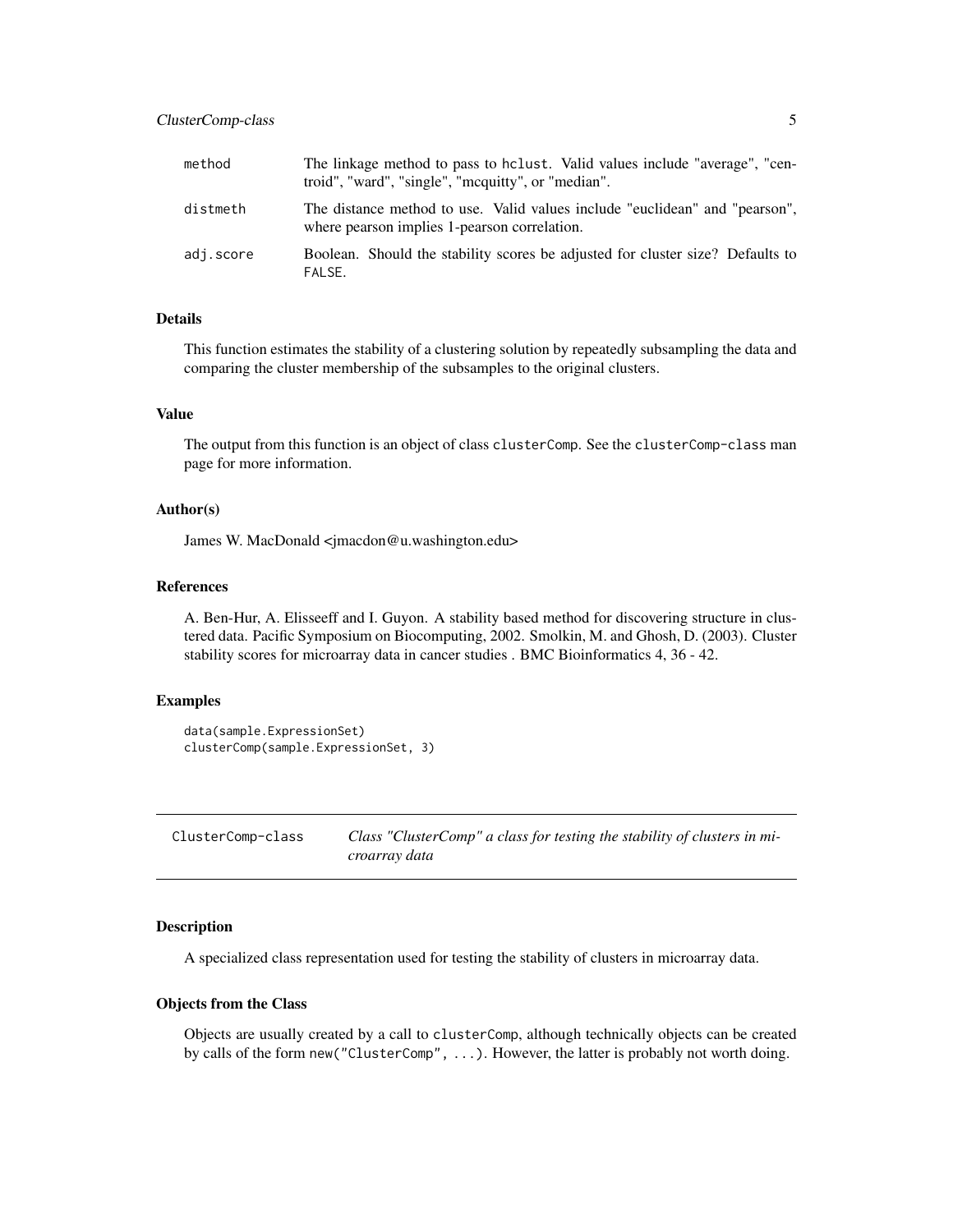#### Slots

- clusters: Object of class "vector" showing the cluster membership for each sample when using all the data.
- percent: Object of class "vector" containing the percentage of subsamples that resulted in the same class membership for all samples.
- freq: Object of class "vector" containing the subsampling percentage used. Defaults to 0.8.
- clusternum: Object of class "vector" containing the number of clusters tested.
- iterations: Object of class "vector" containing the number of iterations performed. Defaults to 100.
- method: Object of class "vector" containing the agglomerative method used. Options include "average", "centroid", "ward", "single", "mcquitty", or "median".

#### Methods

show signature(object = "ClusterComp"): Give a nice summary of results.

#### Author(s)

James W. MacDonald <jmacdon@u.washington.edu>

#### References

A. Ben-Hur, A. Elisseeff and I. Guyon. A stability based method for discovering structure in clustered data. Pacific Symposium on Biocomputing, 2002. Smolkin, M. and Ghosh, D. (2003). Cluster stability scores for microarray data in cancer studies. BMC Bioinformatics 4, 36 - 42.